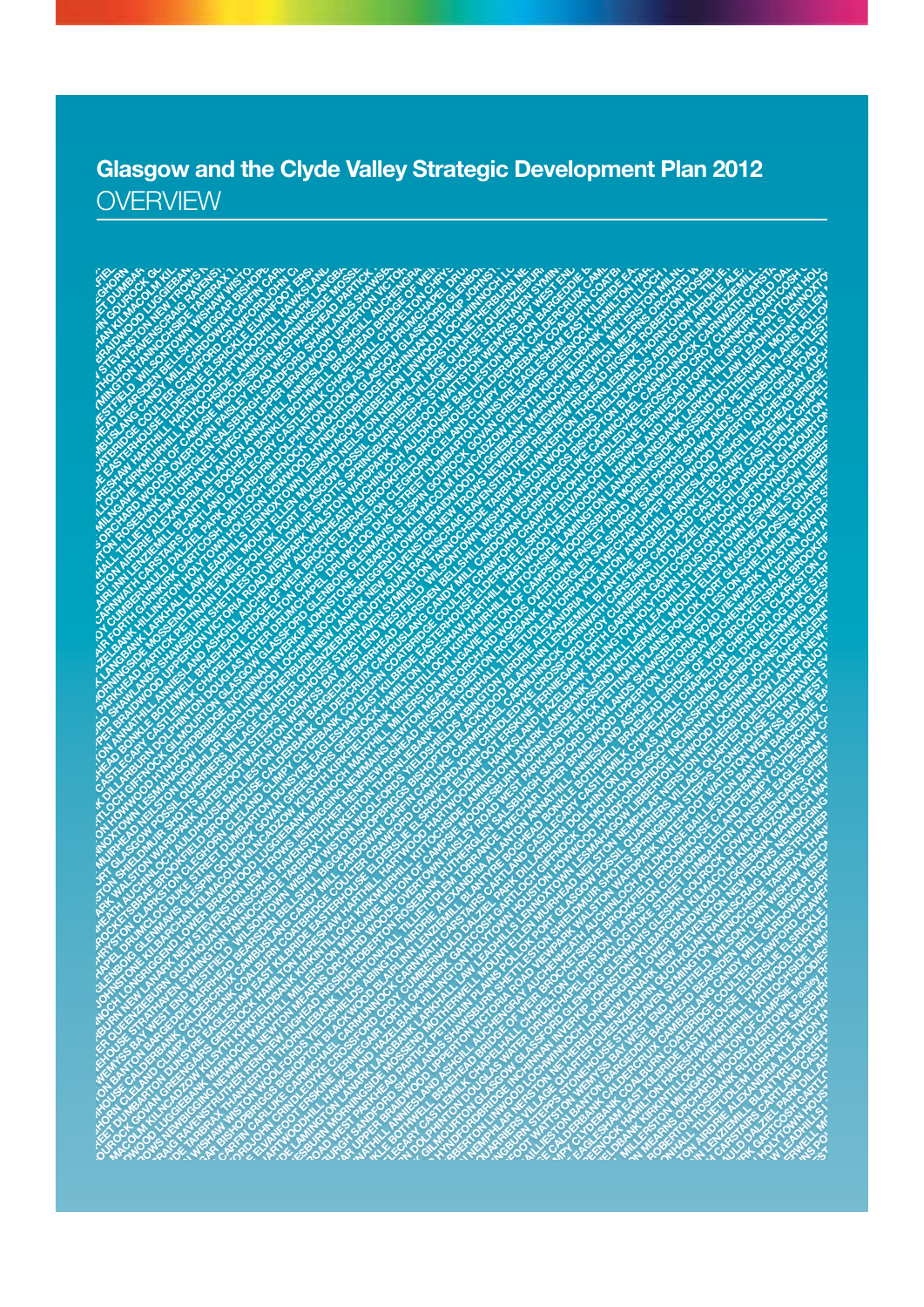GLASGOW AND THE CLYDE VALLEY STRATEGIC DEVELOPMENT PLAN | OVERVIEW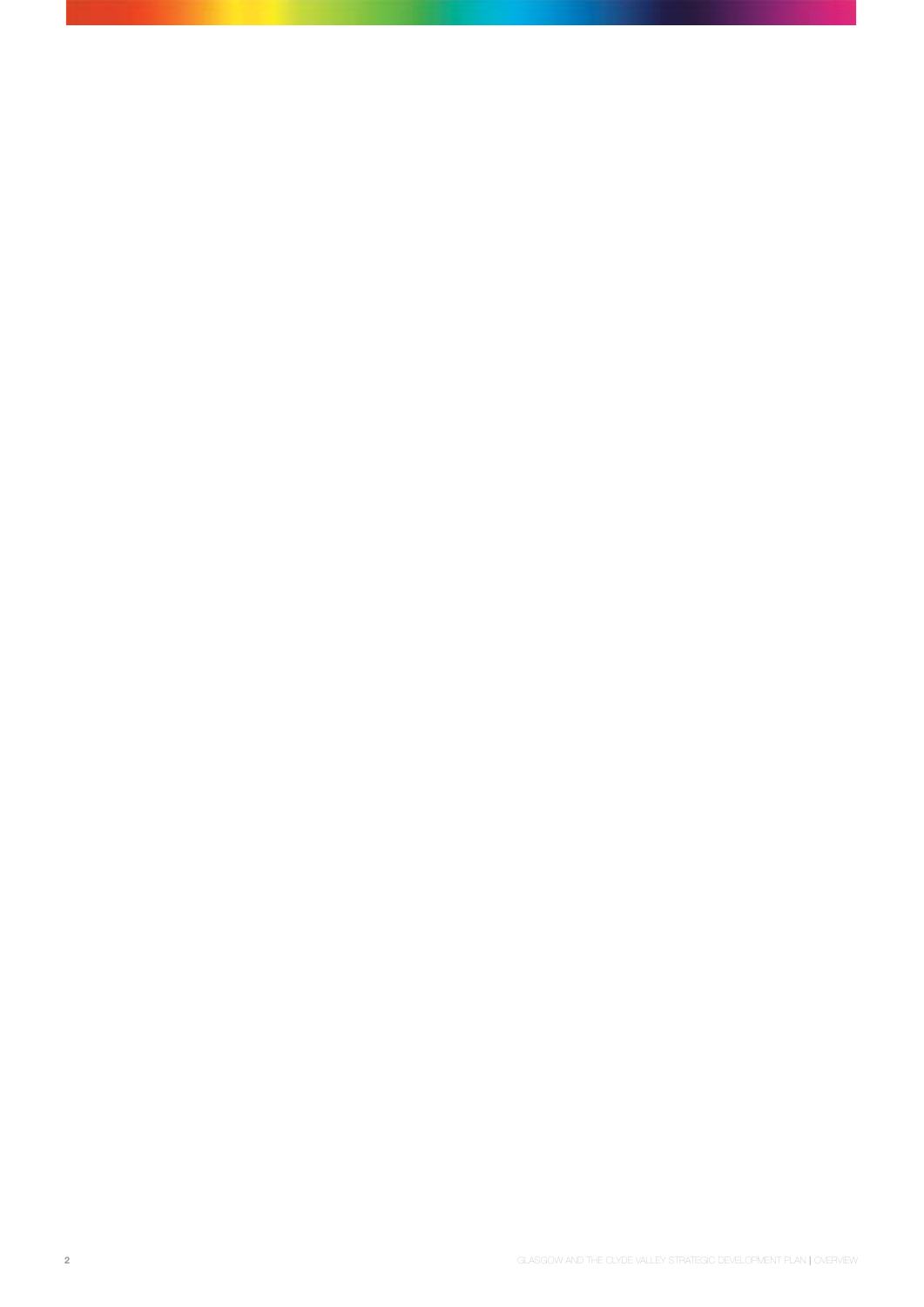# **Role of this Document**

This document aims to provide an overview of the Glasgow and the Clyde Valley Strategic Development Plan (SDP) by setting out its key components and to assist the preparation of Local Development Plans (LDP). It is a framework for development management. LDPs require to be consistent with these components. The overview requires to be read in conjunction with the SDP. The SDP and related documents can be found at www.gcvsdpa.gov.uk.

#### **Introduction**

The SDP is prepared by the eight Glasgow and the Clyde Valley local authorities who work collaboratively with strategic partners, including key government agencies. The SDP sits within a hierarchy of developments plans.



Approved by Scotttish Ministers on 29th May 2012 the SDP is a 25-year land use plan for Glasgow and the Clyde Valley city-region that supports the Scottish Government's central purpose of increasing sustainable economic growth. The SDP aims to create a quality of place by focusing on the continued regeneration and transformation of the city-region's communities whilst securing positive action on its natural environment. The SDP includes a Vision

and related land use Spatial Development Strategy (SDS). The foundation of the SDP is an economic and demographic framework that predicts optimistic population growth and is driven by key drivers for change including climate change, a low carbon economy and delivery resources *(SDP Diagram 8, page 14).*

#### SDP Spatial Vision

The SDP's Vision is based upon a 'compact city model' aimed at minimising carbon and development footprints by focusing on a development corridor which supports:

- key locations with Glasgow City Centre at its core all accessed by a network of sustainable transport;
- **■** regeneration and renewal of the urban fabric through the recycling of vacant and derelict land with a focus on healthy urban planning;
- **■** infrastructure provision which supports sustainable transport including integrated mass transit systems and High Speed Rail, new and upgraded water and drainage networks driven by the Metropolitan Glasgow Straetgic Drainage Plan;
- green infrastructure through the delivery of the Glasgow and Clyde Valley Green Network and new forestry and woodland planting;
- minimising carbon and development footprints;
- decentralised energy generation based upon alternative renewable sources.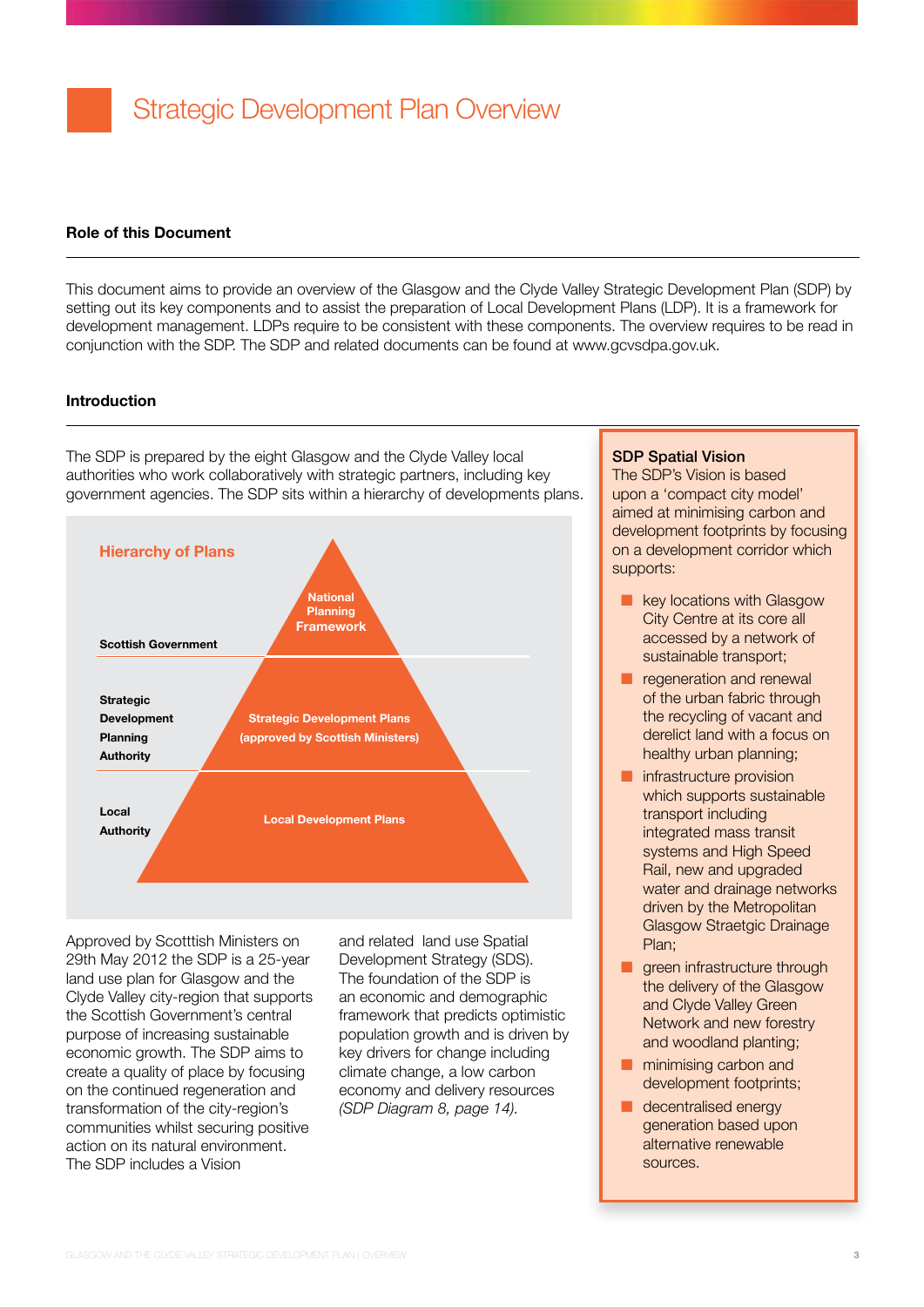The diagram below sets out the structure of the SDP. The SDS identifies the key components which are the priorities for action to deliver the SDP's Spatial Vision. In turn the SDS is supported by 5 Spatial Frameworks, 15 related Strategy Support Measures (SSM). The detailed wording of the SSM's is contained in the SDP.



# SSM 1 Delivering the spatial development priorities

*(SDP page 20)* recognises the need for the the SDS to be reflected in Local Developemnt Plans and related documents; in Scottish Government and Key Agencies investment programmes; in the future capital programmes of infrastructure providers; and in development proposals.

# SSM2 Longer term potential strategic development

initiative *(SDP page 20)* recognises the need to consider through a study the appropriate planning and investment requirements for the Strathleven Corridor and its wider setting including the Kilpatrick Hills and it's emerging role as a gateway to Loch Lomond and the Trossachs National Park.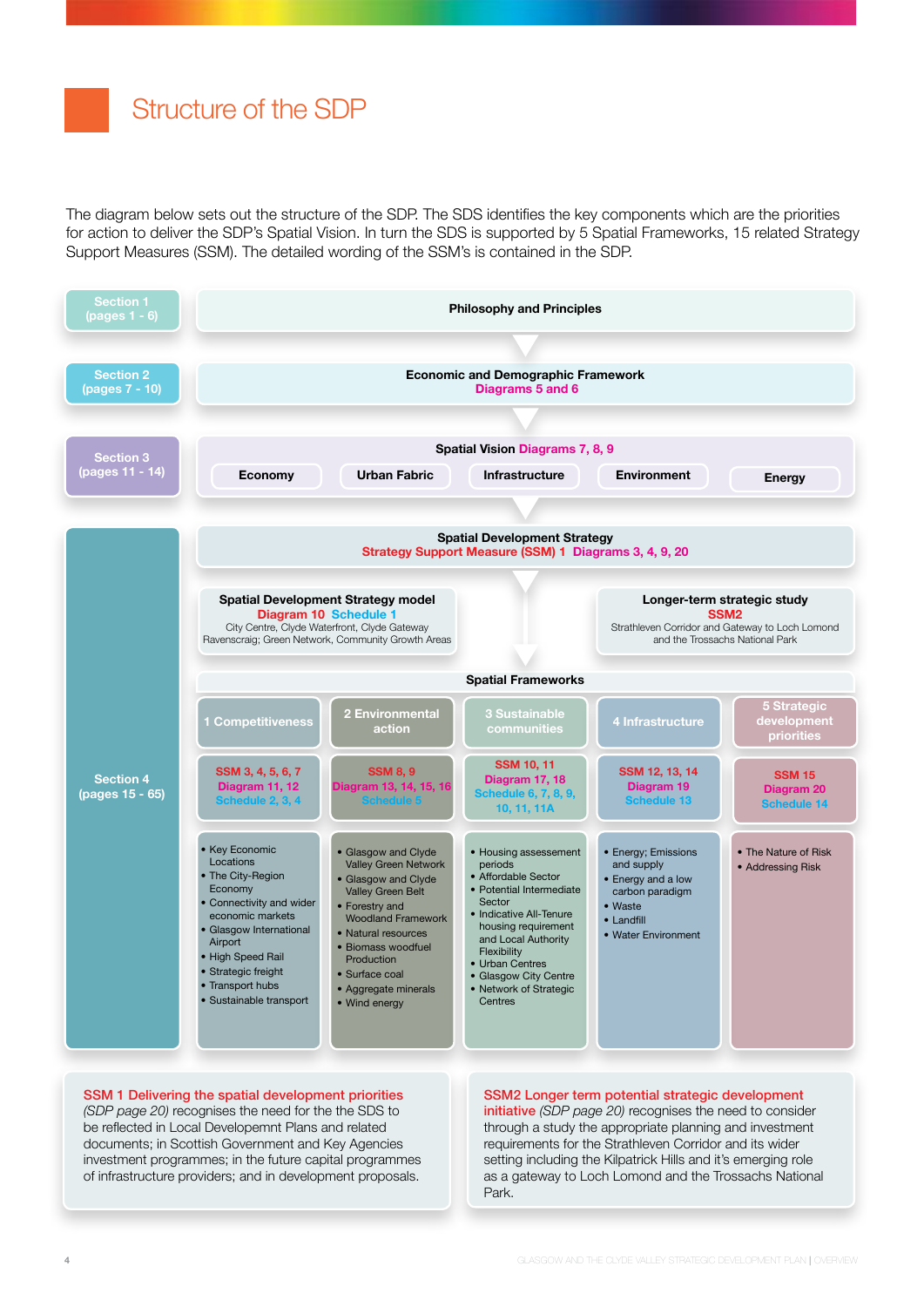Competitiveness Spatial Framework and related Strategy Support Measures

#### *Spatial Framework 1 - Competitiveness*

*The SDP supports the long term sustainable economic growth of the Glasgow and the Clyde Valley city-region as it moves towards a rebalanced low carbon economy focussed on key existing and new economic sectors.* 

 **Diagrams 11, 12 Schedules 2, 3, 4**

# SSM3 Strategic Economic Investment Locations (SEILs)

*(SDP page 22)* requires Local Development Plans to safeguard or promote the locations indentified in Schedule 2 *(SDP page 24)* and Diagram 11 *(SDP page 25)*. Each SEIL is focussed on key economic sectors in order to direct related development to locations based upon their ability to offer specific roles and functions. This does not preclude other sites for economic activity being promoted and developed through LDPs in response to local requirements.

#### SSM4 Glasgow International Airport and Sustainable Transport Access

*(SDP page 26)* recognises the pivotal role of the airport in the Glasgow and the Clyde Valley and Scottish economy and the importance of maintaining and improving sustainable transport access.

#### SSM5 High Speed Rail (HSR)

*(SDP page 27)* recognises the importance of improving the connectivity of the Glasgow and Clyde Valley city region to the rest of the UK and beyond, and the important role HSR will have for both the city region and Scottish economy. HSR will require partnership working to secure its delivery.

#### SSM6 Strategic Freight Hubs

*(SDP page 27)* safeguards five specific strategic freight hubs identified in Schedule 3 and recognises there may be associated ancillary opportunities including development opportunities relate to these.

#### SSM7 Sustainable Transport

*(SDP page 28)* sets the context for potential investment in public transport corridors detailed in Schedule 4 *(SDP page 30)* which can be reflected in priorities set by Transport Scotland, SPT and by local authorities in their Local Transport Strategies and LDP's.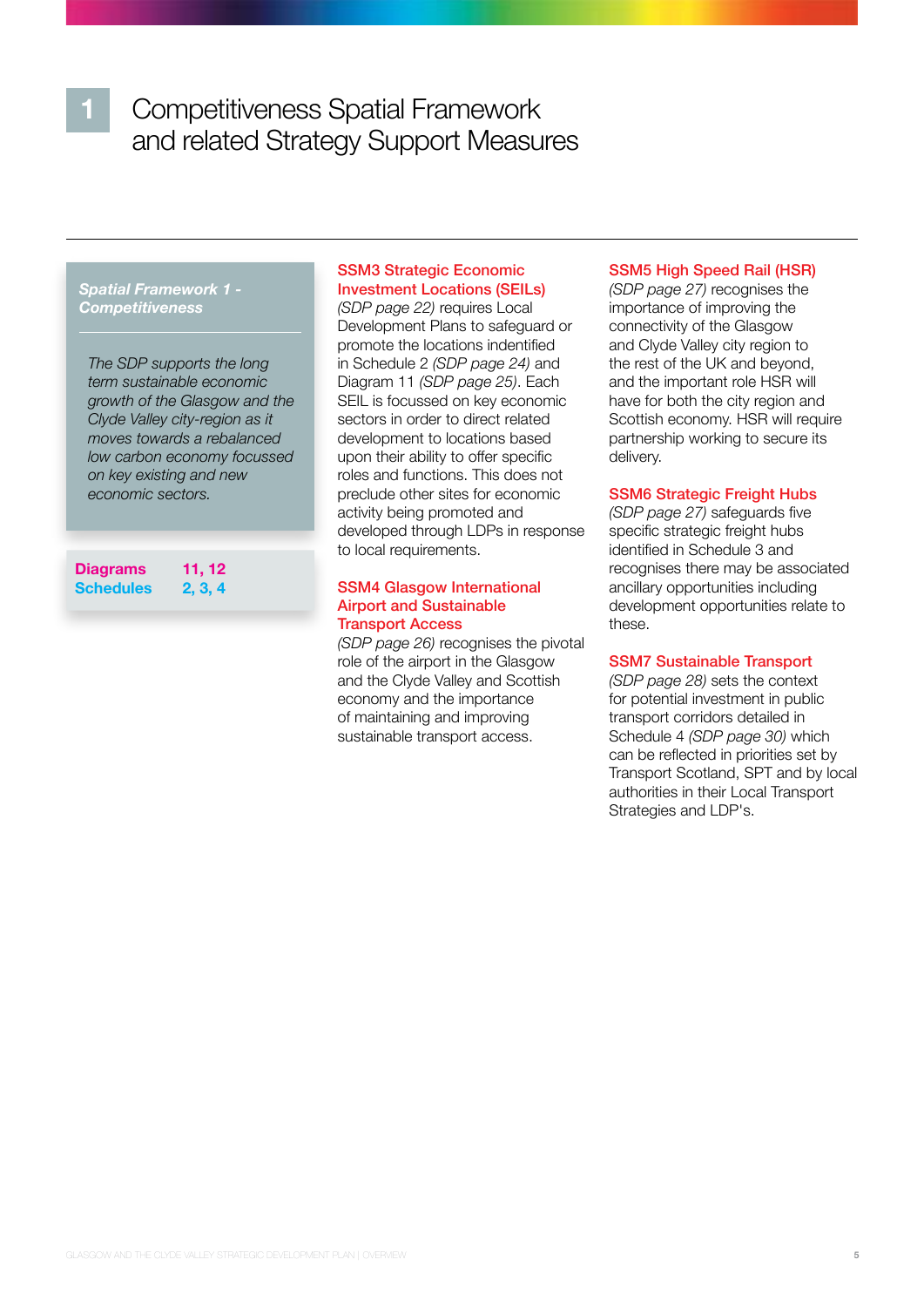Environmental Action Spacial Framework and related Strategy Support Measures

*Spatial Framework 2 - Environmental Action*

*The SDP recognises that the environment is a major strategic asset for the Glasgow and the Clyde Valley cityregion in delivering economic competitiveness, in dealing with climate change and supporting the rural economy.*

 *The Green Network is the high quality landscape structure which enhances the health of communities; defines the identity and character of settlements; and ensures a balance between development and undeveloped urban land.*

 **Schedule 5**

 **Diagrams 13, 14, 15, 16**

#### SSM8 Green Infrastructure

*(SDP page 34)* supports the development of a multi-functional Green Network that contributes to economic competitiveness and the quality of life in the city region. Spatial priorities are highlighted in Schedule 5 and Diagram 13 *(SDP page 33)*. The review and designation of Green Belt boundaries by Local Authorities is a priority.

The SDP promotes a Forestry and Woodland Strategy to reflect the modern forestry context which includes using urban woodland and place-making for economic competitiveness; developing opportunities for health; well-being and recreation; recycling brownfield land; as well as tackling climate change. The Forestry and Woodland Strategy is an integral part of the Green Network. Diagram 14 *(SDP page 35)* illustrates priority locations for woodland management and expansion to meet these multiple objectives. The preferred urban fringe highlights the opportunity for public benefit from any woodland expansion close to settlements.

#### SSM9 Natural Resources Planning

*(SDP page 38)* supports indicative land use plans for:

- Minerals Search Areas. This is illustrated in Diagram 15 *(SDP page 37)* and indicates where minerals developments, including surface coal, are more likely to acceptable.
- Biomass Woodfuel Production is one indicative component of the Forestry and Woodland Strategy. It targets stalled land which is often located in the urban fringe which is highlighted in Diagram 14 *(SDP page 35)*. Note: This does not infer blanket suitability of this area for biomass planting, or exclude other land uses.
- Wind Energy Search Areas. Diagram 16 *(SDP page 39)*  provides an indication of where wind farm developments of 20+MW could potentially be located.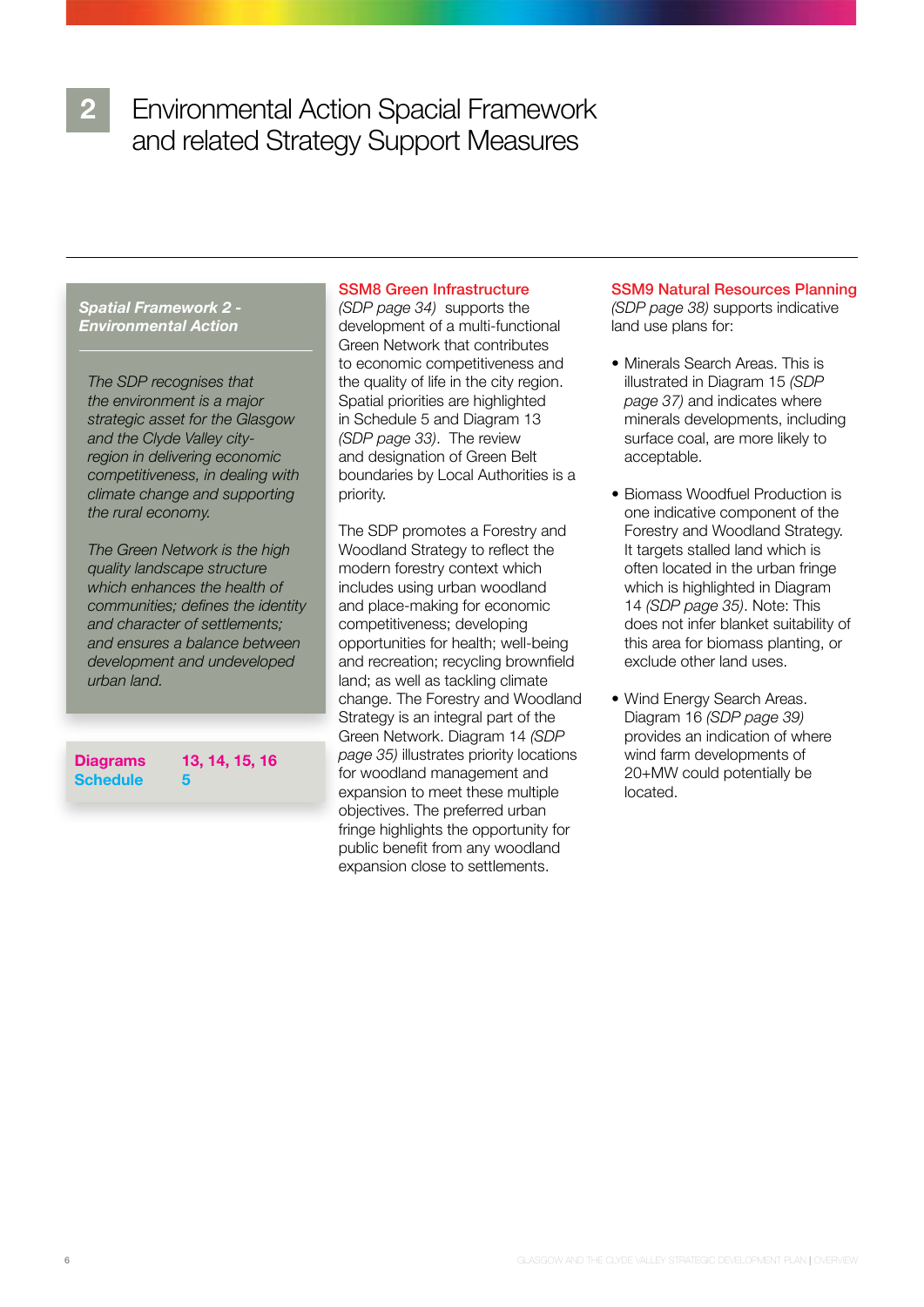Sustainable Communities Spatial Framework and related Strategy Support Measures

# *Spatial Framework 3 - Sustainable Communities*

*The SDP aims to meet the needs and demands of its communities in terms of the provision of housing and vibrant centres ensuring good quality places with improved accessibility.* 

*In terms of housing, it aims to meet the economic and demographic forecasts of the SDP by providing a generous housing land supply across all tenures. It seeks to ensure the right housing in the right place.* 

#### SSM10 Housing development and local flexibility

*(SDP page 51)* recognises the impact of current housing market conditions and the need to maintain a five year effective housing land supply across all tenures to 2020 and sets out an approach for augmenting the land supply based on a sustainable location assessment referenced in Diagram 4 *(SDP page 6).*

#### SSM11 Network of Strategic **Centres**

*(SDP page 53)* looks for LDP's to take forward the management of these centres and to support their role and function recognising the central role played by Glasgow City Centre. Schedule 12 and Diagram 18 *(SDP pages 54 - 55)* identifies the network of strategic centres which are central to delivering the SDP Vision.

 **Diagrams 17, 18 Schedules 6, 7, 8, 9, 10,** 

**11, 11A 12**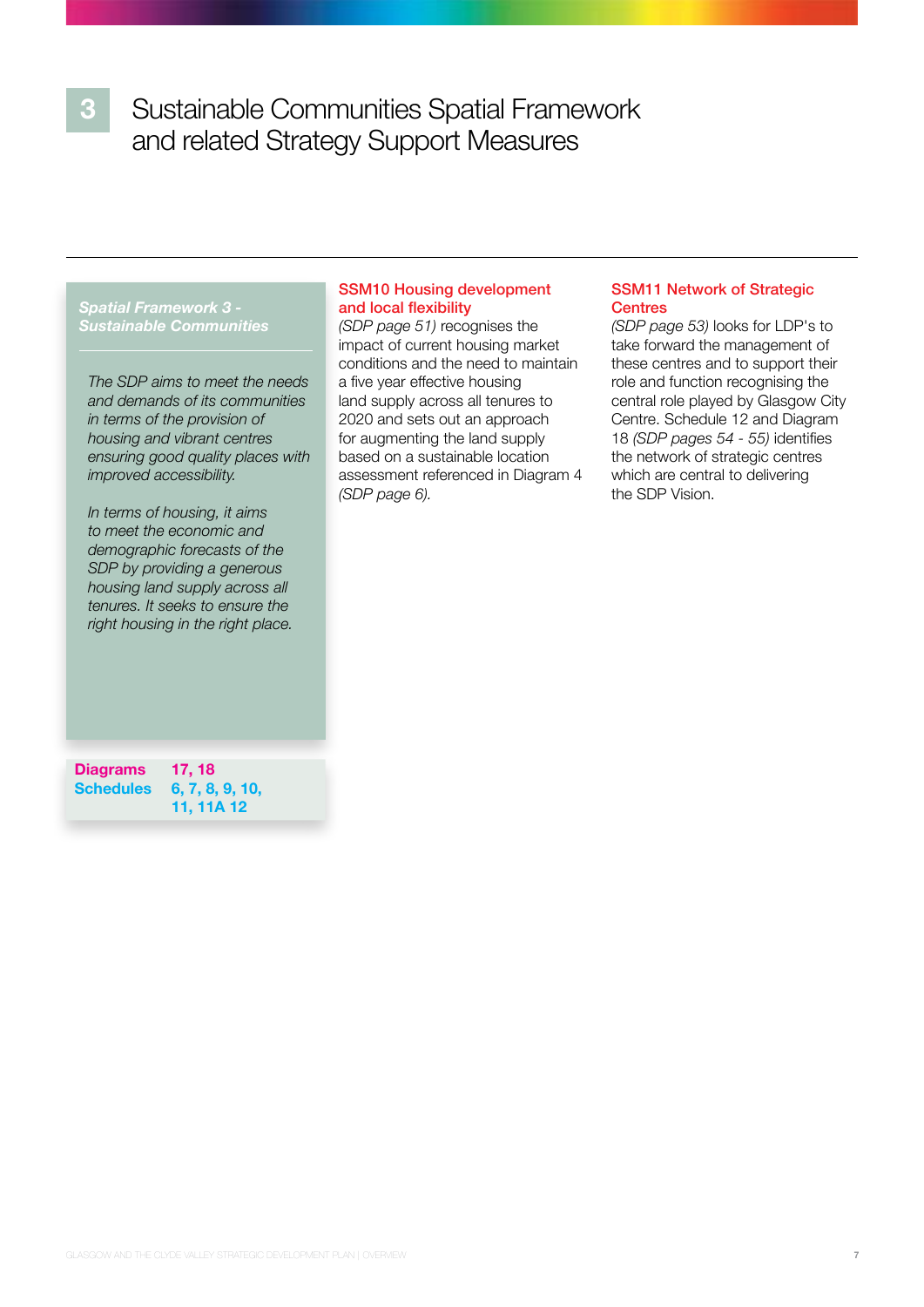# Infrastructure Spatial Framework and related Strategy Support Measures

### *Spatial Framework 4 Infrastructure*

*The SDP outlines the (nontransport) infrastructure needed to support the SDS in respect of energy, waste and water.*

| 19 |
|----|
| 13 |
|    |

# SSM12 Energy

*(SDP page 57)* considers the need to shift in energy generation and consumption to a low or decarbonised future. It recognises that Community Growth Areas offer opportunities for new approaches to energy provision including carbon master planning.

#### SSM13 Zero Waste

*(SDP page 58)* indicates that proposals for waste management facilities will be generally acceptable in industrial, storage and distribution locations and at existing waste management facilities, particularly where an opportunity exists to maximise the potential re-use of waste heat through co-location with potential heat users.

### SSM14 Water Environment and Flood Risk

*(SDP page 61)* seeks to secure improvements to water and drainage capacity and water quality as well as reducing flood risk through delivery of the Metropolitan Glasgow Strategic Drainage Plan, extension to the Green Network and sustainable urban drainage systems, as well as safeguarding the storage capacity of the functional floodplain.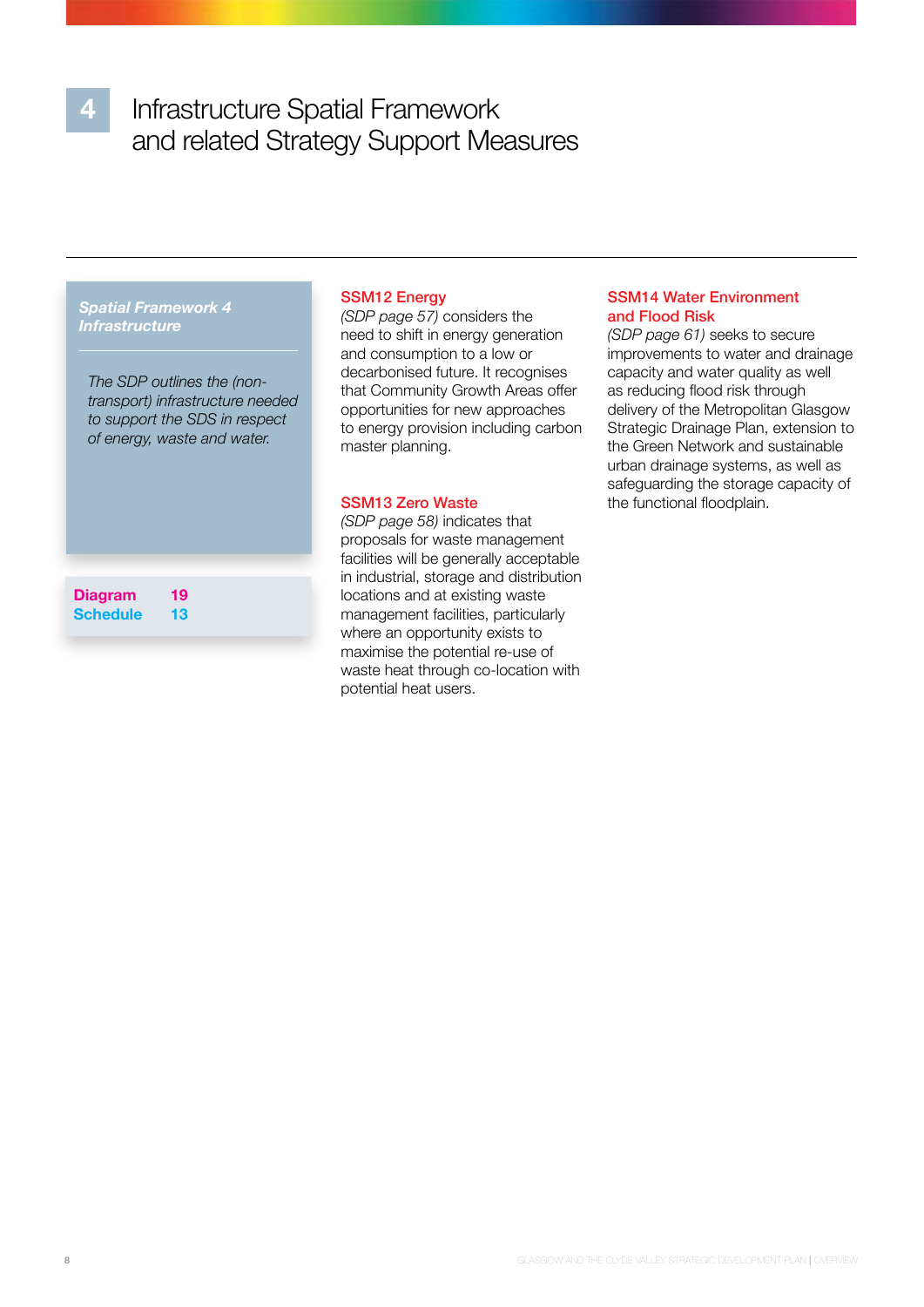Strategic Development Priorities Spatial Framework and related Strategy Support Measures

*Spatial Framework 5 - Strategic Development Priorities*

*The SDP recognises risk as a reality in the current economic climate. To ensure delivery of the SDP, partners, both public and private, should try to deliver priorities and resist pressure to take short-term decisions which potentially run counter to the SDP Vision and SDS.* 

*These priorities are illustrated in Diagram 20 Spatial Development Priorities. This pressure could bring forward development proposals in nonsustainable locations which run counter to the SDP's Spatial Vision and SDS and which undermine the potential to deliver a low carbon economy.* 

*It is important to support the SDS and create the stepchange to a low carbon sustainable economic future by resisting such proposals.* 

#### SSM15 Meeting Risk

*(SDP page 52)* delivering the spatial development priorities recognises that delivery of the SDS requires both the public and private sectors support the delivery of the priorities set out in Schedule 14 *(SDP pages 64 and 65)* and resist the pressure to take short term decisions which run counter to the strategic direction of the SDP.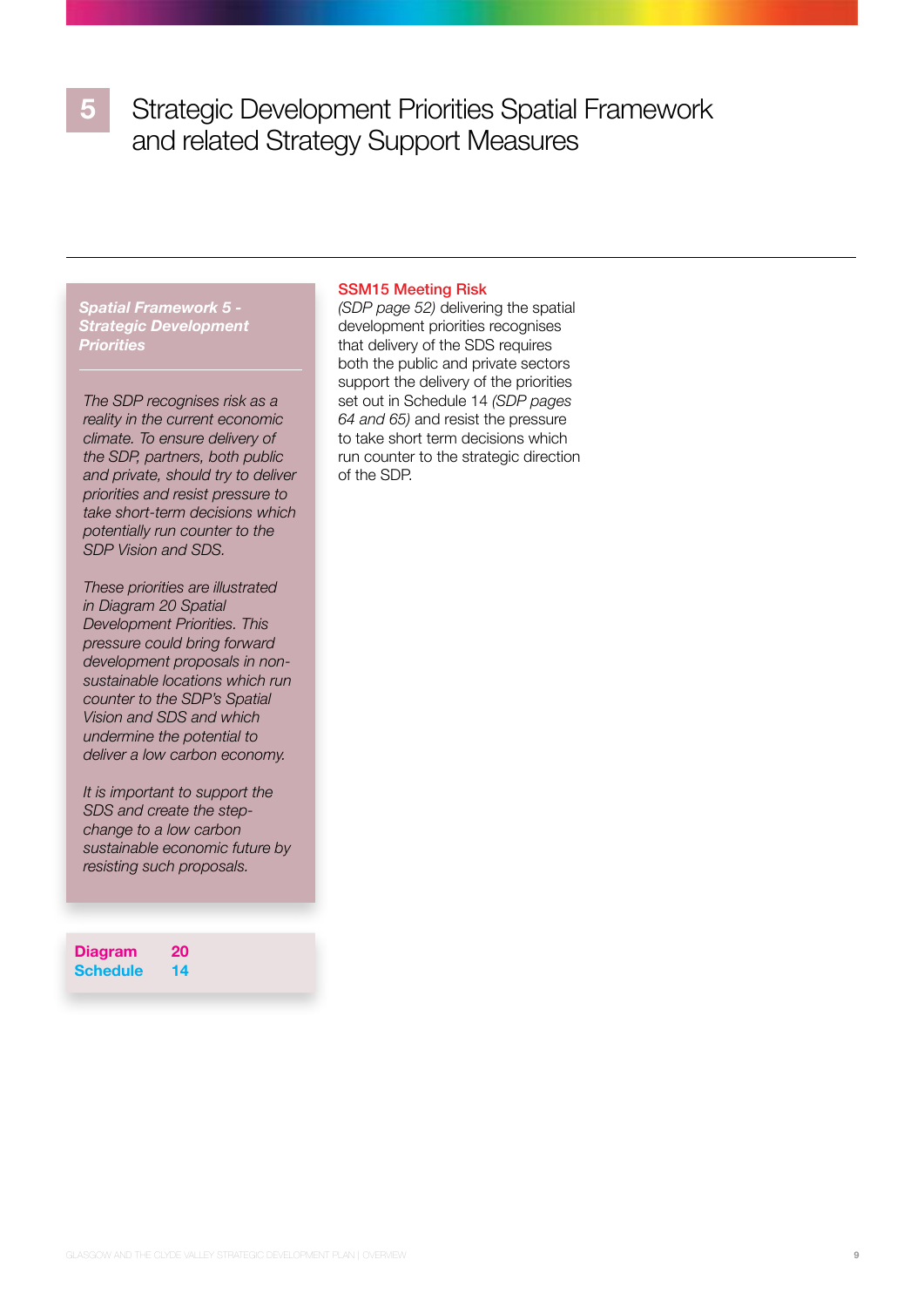# New Development Proposals

New development proposals should have specific regard to:

- the Fundamental Principles of the SDP *(SDP page 4)*;
- Diagram 3 *(SDP page 5)* which sets out the SDS and Indicative Compatible Development;
- Diagram 4 *(SDP page 6)* which provides a Sustainable Location Assessment; and
- SSM 15 *(SDP page 62)* which requires that pressure to take short term decisions that run counter to the strategic direction of the SDP is resisted.

Together the above define the broad principles of the SDP in terms of assessing the acceptability of development, although other specific provisions may also apply alongside an assessment against the terms of the relevant LDP and Scottish Planning Policy.

| Diagram 4: Sustainable Location Assessment                                                                                                                                                                                                                          |                                                                                                                                                                                                                                                                                                                                                                                                                                                                                                                                                                                                                                                                      |                                                         |
|---------------------------------------------------------------------------------------------------------------------------------------------------------------------------------------------------------------------------------------------------------------------|----------------------------------------------------------------------------------------------------------------------------------------------------------------------------------------------------------------------------------------------------------------------------------------------------------------------------------------------------------------------------------------------------------------------------------------------------------------------------------------------------------------------------------------------------------------------------------------------------------------------------------------------------------------------|---------------------------------------------------------|
| <b>Development</b><br>Is it in line with Spatial Development Strategy and supports its spatial role and function?<br>proposal                                                                                                                                       |                                                                                                                                                                                                                                                                                                                                                                                                                                                                                                                                                                                                                                                                      |                                                         |
| Yes                                                                                                                                                                                                                                                                 |                                                                                                                                                                                                                                                                                                                                                                                                                                                                                                                                                                                                                                                                      |                                                         |
| <b>Subject to Local Development Plan assessment</b>                                                                                                                                                                                                                 | Supply-side: Sustainable location assessment                                                                                                                                                                                                                                                                                                                                                                                                                                                                                                                                                                                                                         |                                                         |
|                                                                                                                                                                                                                                                                     | Will the development contribute positively to the Spatial Development Strategy by:<br>Climate change<br>. Minimising the development footprint of the city-region?<br>. Minimising the carbon footprint of the city-region?<br>• Mitigating greenhouse gas emissions?<br>Low carbon economy<br>• Supporting sustainable economic competitiveness?<br>• Supporting key economic sectors and new environmental technology sectors?<br>• Supporting the farming and rural economy?<br>Sustainable transport<br>• Supporting sustainable access and active travel?<br>• Providing appropriate public transport access?<br>• Supporting future public transport services? |                                                         |
|                                                                                                                                                                                                                                                                     | Green Network<br>• Developing green infrastructure?<br>· Supporting Green Belt objectives?<br>• Supporting biodiversity networks and designations?<br>Water environment<br>• Managing flood-risk?<br>• Improving and safeguarding water quality?<br>Network of centres<br>• Respecting the scale of the centre?<br>• Supporting the network of centres?<br>• Keeping the impact on the City Centre, including cumulative impact, to an acceptable level?<br>Low carbon energy                                                                                                                                                                                        |                                                         |
|                                                                                                                                                                                                                                                                     | • Developing green energy and / or energy smart-grids?<br>• Contributing to a low carbon energy and technology future?<br>Yes                                                                                                                                                                                                                                                                                                                                                                                                                                                                                                                                        | No                                                      |
| <b>Demand-side</b>                                                                                                                                                                                                                                                  |                                                                                                                                                                                                                                                                                                                                                                                                                                                                                                                                                                                                                                                                      |                                                         |
| Is there a known demand / need established in the Development Plan?<br>es<br>Explanatory notes:<br>. This will not apply in the case of town centre retail and commercial development, where the<br>relevant policy in Scottish Planning Policy should be followed. | <b>Sustainable location</b><br>Known demand / need                                                                                                                                                                                                                                                                                                                                                                                                                                                                                                                                                                                                                   | <b>Unsustainable location</b><br>Known demand / need    |
| . Whilst the existence of known need/demand may be a supporting factor, the lack of need in itself<br>is not a valid consideration, unless the lack of need is relevant because of the detrimental effects<br>k<br>of the development.                              | <b>Sustainable location</b><br>No known demand / need                                                                                                                                                                                                                                                                                                                                                                                                                                                                                                                                                                                                                | <b>Unsustainable location</b><br>No known demand / need |
|                                                                                                                                                                                                                                                                     |                                                                                                                                                                                                                                                                                                                                                                                                                                                                                                                                                                                                                                                                      |                                                         |
|                                                                                                                                                                                                                                                                     | Development also subject to Local Development Plan assessment                                                                                                                                                                                                                                                                                                                                                                                                                                                                                                                                                                                                        |                                                         |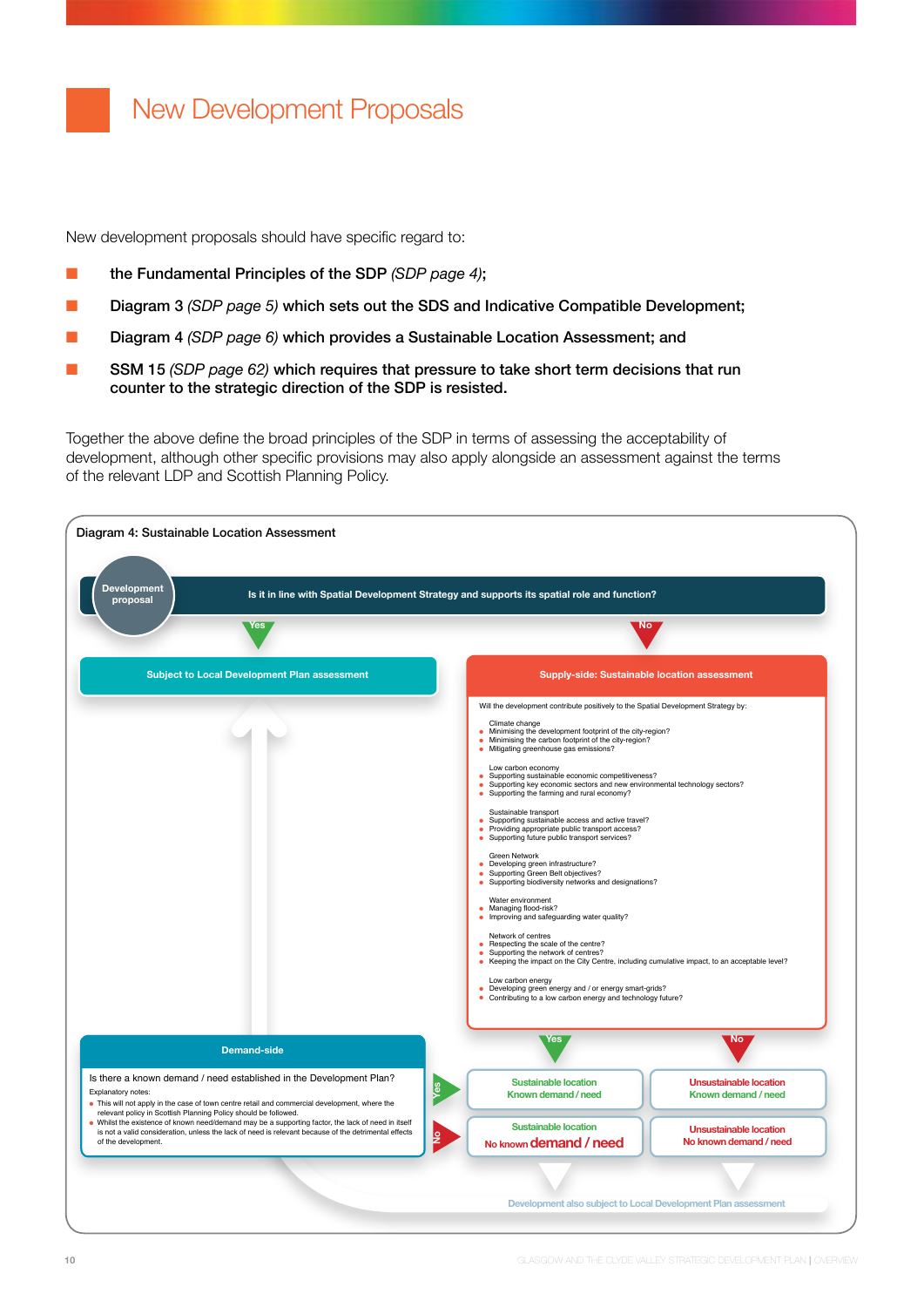### **Strategic Development Plan - Reference Guide - Expanded Contents**

| <b>Diagram 1</b> Glasgow and the Clyde Valley Strategic Development Plan |  |
|--------------------------------------------------------------------------|--|
|                                                                          |  |
|                                                                          |  |
|                                                                          |  |

#### **Introduction** ............................................................................................ v Legislative framework of the Strategic Development Plan ........................ v What the Strategic Development Plan seeks to achieve ........................... v Key development issues for the Strategic Development Plan ..................... v Document structure ................................................................................. vi Contact Details ........................................................................................ vi

#### **Strategic Development Plan**

| <b>Diagram 2</b> Philosophy and Principles of the Strategic Development Plan 3 |  |
|--------------------------------------------------------------------------------|--|
|                                                                                |  |
| <b>Diagram 3</b> Spatial Development Strategy and indicative compatible        |  |
|                                                                                |  |
|                                                                                |  |
|                                                                                |  |

| <b>Diagram 5</b> Gross Value Added measure and employment                                                                                                                                                                                                                                                        |  |
|------------------------------------------------------------------------------------------------------------------------------------------------------------------------------------------------------------------------------------------------------------------------------------------------------------------|--|
|                                                                                                                                                                                                                                                                                                                  |  |
| <b>Diagram 6</b> Population and household change, 2008 to 2025  10                                                                                                                                                                                                                                               |  |
|                                                                                                                                                                                                                                                                                                                  |  |
| Diagram 7 Key components of the Spatial Vision to 2035 12   13<br><b>Diagram 8</b> Spatial Vision and the Strategic drivers of change  14                                                                                                                                                                        |  |
| $\Omega$ and $\Omega$ and $\Omega$ and $\Omega$ and $\Omega$ are all $\Omega$ and $\Omega$ are all $\Omega$ and $\Omega$ are all $\Omega$ and $\Omega$ are all $\Omega$ and $\Omega$ are all $\Omega$ and $\Omega$ are all $\Omega$ and $\Omega$ are all $\Omega$ and $\Omega$ are all $\Omega$ and $\Omega$ are |  |

| Diagram 9 Spatial Vision and the Spatial Development Strategy  17 |  |
|-------------------------------------------------------------------|--|
|                                                                   |  |
|                                                                   |  |
|                                                                   |  |
|                                                                   |  |
|                                                                   |  |
|                                                                   |  |
|                                                                   |  |
|                                                                   |  |

# **The Spatial Development Strategy Model and Longer-term**

| Strathleven Corridor and Gateway to Loch Lomond                         |  |
|-------------------------------------------------------------------------|--|
|                                                                         |  |
| <b>SSM 2</b> Longer-term potential strategic development initiative  20 |  |
|                                                                         |  |
|                                                                         |  |
|                                                                         |  |
|                                                                         |  |

| <b>Diagram 11</b> Strategic Economic Investment Locations and                    |       |
|----------------------------------------------------------------------------------|-------|
| Strategic Freight Connectivity and wider economic markets  26                    |       |
|                                                                                  |       |
| <b>SSM 4</b> Glasgow International Airport and sustainable transport access . 26 |       |
|                                                                                  |       |
|                                                                                  |       |
|                                                                                  |       |
|                                                                                  |       |
|                                                                                  |       |
|                                                                                  |       |
|                                                                                  |       |
| <b>Diagram 12</b> Land-use and transport integration: transport corridors        |       |
|                                                                                  |       |
| <b>Schedule 4</b> Public transport corridors and the range of                    |       |
|                                                                                  | ----- |

| potential options for public transport step-change30   31 |  |  |
|-----------------------------------------------------------|--|--|

| SSM 8 Green infrastructure: an economic necessity  34                         |  |
|-------------------------------------------------------------------------------|--|
|                                                                               |  |
| Diagram 14 Forestry and Woodland spatial framework  35                        |  |
|                                                                               |  |
|                                                                               |  |
|                                                                               |  |
|                                                                               |  |
|                                                                               |  |
|                                                                               |  |
|                                                                               |  |
|                                                                               |  |
| Spatial Framework 3 Sustainable Communities  40                               |  |
|                                                                               |  |
|                                                                               |  |
|                                                                               |  |
|                                                                               |  |
|                                                                               |  |
|                                                                               |  |
|                                                                               |  |
| <b>Schedule 6 Private Sector Housing Requirements,</b>                        |  |
|                                                                               |  |
| <b>Schedule 7</b> Estimated Private Sector New Build,                         |  |
|                                                                               |  |
| <b>Schedule 8 Preliminary and Indicative Comparison of Private Sector</b>     |  |
| Supply and Demand, 2009 to 2020, Housing Market Areas  44                     |  |
| <b>Schedule 9</b> Preliminary and Indicative Comparison of Private Sector     |  |
| Supply and Demand, 2009 to 2025, Housing Market Areas  45                     |  |
|                                                                               |  |
|                                                                               |  |
| <b>Schedule 10</b> Affordable Sector Housing Needs,                           |  |
|                                                                               |  |
|                                                                               |  |
| <b>Schedule 11 Maximum Potential of Intermediate Housing,</b>                 |  |
|                                                                               |  |
| <b>Schedule 11A</b> Indicative All-Tenure Housing Requirement,                |  |
| Indicative All-Tenure Housing Requirement and Local Authority Flexibility 49  |  |
|                                                                               |  |
|                                                                               |  |
|                                                                               |  |
|                                                                               |  |
|                                                                               |  |
| <b>Schedule 12 Network of Strategic Centres: roles and functions;</b>         |  |
|                                                                               |  |
|                                                                               |  |
|                                                                               |  |
|                                                                               |  |
|                                                                               |  |
|                                                                               |  |
|                                                                               |  |
|                                                                               |  |
|                                                                               |  |
|                                                                               |  |
|                                                                               |  |
|                                                                               |  |
| <b>Diagram 19 Metropolitan Glasgow Strategic Drainage Plan:</b>               |  |
|                                                                               |  |
| Schedule 13 Planned water quality improvements, 2015 to 2027  61              |  |
|                                                                               |  |
|                                                                               |  |
| Spatial Framework 5 Strategic Development Priorities  62                      |  |
|                                                                               |  |
|                                                                               |  |
|                                                                               |  |
| <b>SSM 15</b> Meeting risk: delivering the spatial development priorities  62 |  |
| 64   65                                                                       |  |
|                                                                               |  |
|                                                                               |  |